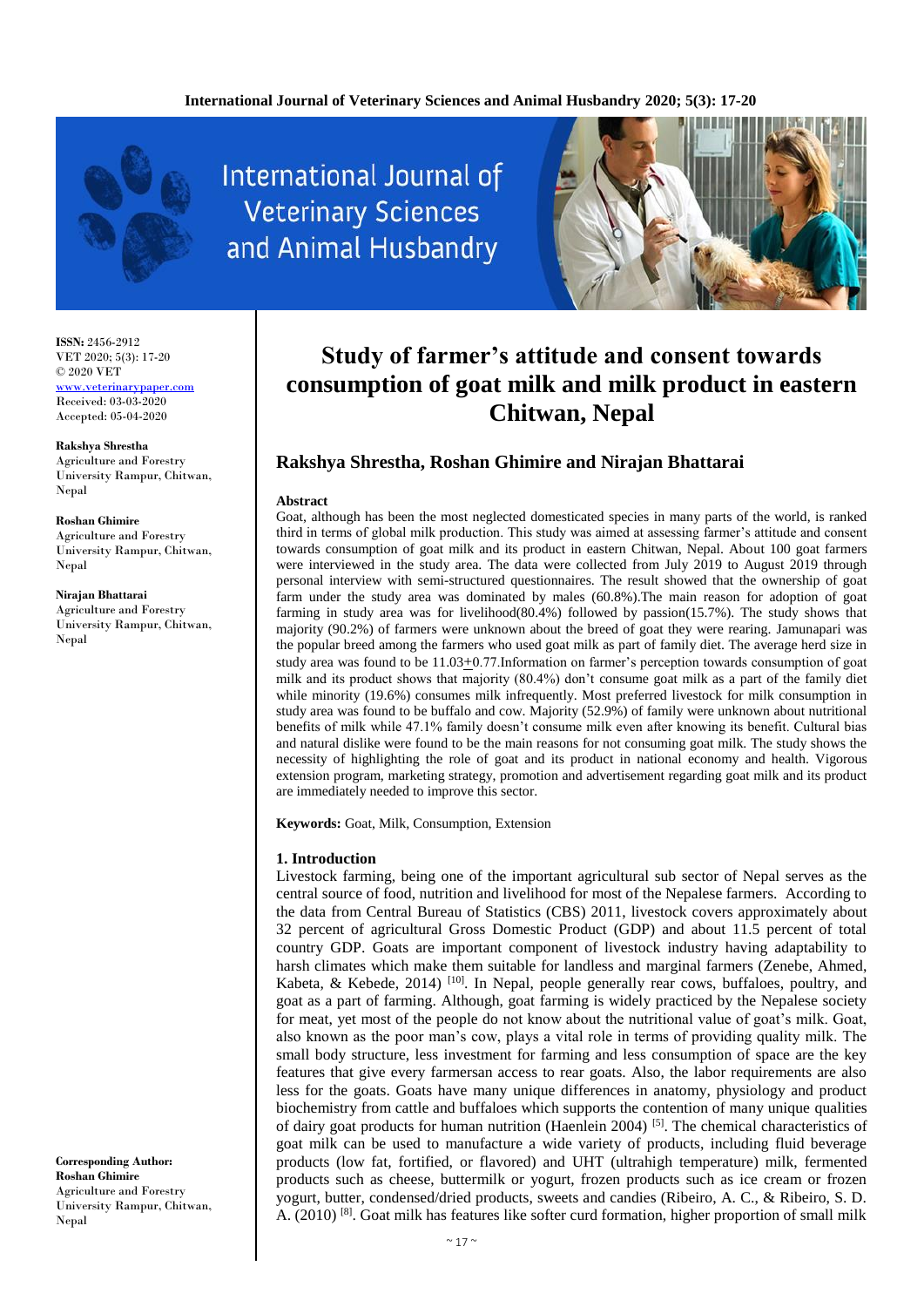fat globules, and different allergenic properties compared with cow milk; however, key nutritional deficiencies limit its suitability for infants (Clark and Mora García 2017)<sup>[1]</sup>. Moreover, goat milk is also used as therapy against different problems including gastrointestinal disturbances, vomiting, colic, diarrhea, constipation and respiratory problems. (G, G., A, M., A, W., & H, K. 2016) [3]. Goat milk is important for prevention of cardiovascular disease, cancer, allergy and microorganism and used for stimulation of immunity. Goat milk is recommended for infants, old and convalescent people. Despite this fact, goat has remained neglected in research and development. Goat now has to be fully exploited to get maximum benefit, particularly meat, milk and milk products having medicinal values (Zenebe, Ahmed, Kabeta, & Kebede, 2014)<sup>[10]</sup>.

The developed countries like Europe, France, USA have explored much about nutritional value of goat's milk, it's processing, use and the goat milk products. In those countries, goat's milk is also used as a part of human diet. Goat's milk also plays a vital role in economy there. The Mediterranean area is the main goat milk and goat cheese producer (18%) outside of India (22%), which has the greatest goat milk volume of all countries, but keeps mainly only dual purpose goats meat and milk (Dubeuf *et al.,* 2004) [2]. But these things are less exploited in Nepal.Most people even do not know that goat's milk can be consumed and is nutritious too. In the context of Nepal, people majorly focus on cow's and buffalo's milk for consumption following the tradition. There have not been sufficient researches about the attitude and consent of farmer towards consumption of goat milk and milk products. Therefore, the main objectives of our study were to know about the present condition of goat farming in Chitwan, the purpose of rearing goat, farmer's knowledge about goat milk and its nutrition and to aware the local people about the benefits of goat in terms of milk production.

# **2. Materials and methods**

# **2.1 Duration and site of study**

The study was conducted in different places of Eastern Chitwan such as Jutpani, Shaktikhor, Tandi, Parsa, Kholesimal mainly covering the municipalities of Kalika, Khaireni, Rapti from July 2019 to August 2019.

# **2.2 Data collection**

Semi-structured questionnaires were prepared for each individual household. Primary data was collected regarding demographic information, farmer's purpose of goat farming, their perception about goat's milk, their consent about its consumption, knowledge about goat milk products and their processing in Nepal with the help of personal interview with the goat farmer on the basis of the semi-structured questionnaire. Key informants' interview was also performed to validate data collected.

# **2.3 Statistical analysis**

We analyzed our data using the SPSS software, version 20 and calculated the standard errors. From the analysis, we were able to interpret the data for the purpose of knowing how much interested and enlightened are the farmers about the usefulness of goat milk and its products.

### **3. Results and discussions**

# **3.1 Demographic information about Goat farmers**

The result of present study revealed that majority of goat farmers were from Kalika Municipality (70.6%) followed by

Rapti Municipality (15.7%) and Khaireni municipality (13.7%). Ownership of goat farm under the study area was dominated by males (60.8%). Majority (82.4%) of farmers involved in goat farming were between 21-50 years of age. Hinduism was major religion followed by 82.4% of respondent under study area followed by buddhism (17.6%). Majority(33.3) of goat farmers have education level upto secondary level whereas 43.1% illeterate farmers were also engaging in goat farming in study area. Farming was found to be main occupation among 94.1% of goat farmers followed by Business (5.9%). The main reason for adoption of goat farming in study area was for livelihood (80.4%) followed by passion (15.7%).More than 60% of respondent have rearing experience greater than 10 years.

# **3.2 General information of Respondent**

|                        |                       | Percentage |
|------------------------|-----------------------|------------|
| Address                | Kalika Municipality   | 70.6%%     |
|                        | Rapti Municipality    | 15.7%      |
|                        | Khaireni Municipality | 13.7%      |
|                        |                       |            |
| Age                    | $21-50$ years         | 82.4%      |
|                        | 51-77 years           | 17.6%      |
| Religion               | Hinduism              | 82.4%      |
|                        | <b>Buddhism</b>       | 17.6%      |
| Gender                 | Male                  | 60.8%      |
|                        | Female                | 39.2%      |
| Education              | Illiterate            | 43.1%      |
|                        | Primary               | 17.6%      |
|                        | Secondary             | 33.3%      |
|                        | College               | 5.9%       |
| Marital Status         | Married               | 98%        |
|                        | Unmarried             | 2%         |
| Primary occupation     | Farming               | 94.1%      |
|                        | <b>Business</b>       | 5.9%       |
| <b>Rearing Purpose</b> | <b>Business</b>       | 3.9%       |
|                        | Livelihood            | 80.4%      |
|                        | Passion               | 15.7%      |
| Experience             | Upto 10 years         | 40%        |
|                        | $>10$ years           | 60%        |



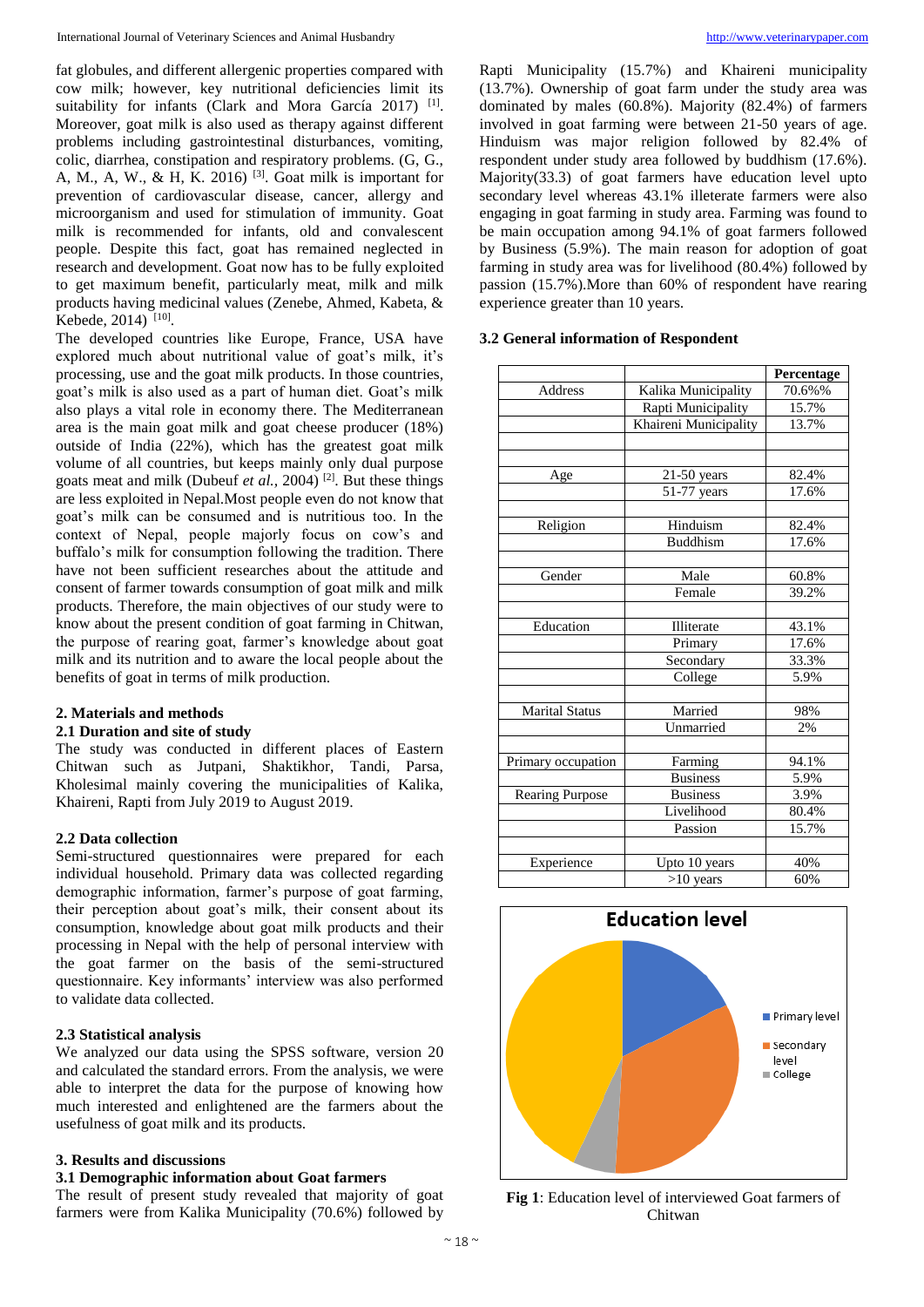### **3.3 Knowledge about breed and herd size**

The study shows that majority (90.2%) of farmers were unknown about the breed of goat they were rearing. Jamunapari was the popular breed among the farmers who used goat milk as part of family diet. The average herd size in

study area was found to be 11.03  $\pm$ 0.77.

### **3.4 Status of goat milk consumption**

Information on farmer's perception towards consumption of goat milk and its product shows that majority (80.4%) don't consume goat milk as a part of the family diet while minority (19.6%) consumes milk infrequently. Most preferred livestock for milk consumption in study area was found to be buffalo and cow. Majority (52.9%) of family were unknown about nutritional benefits of milk while 47.1% family doesn't consume milk even after knowing its benefit. Main form of consumption was found to be drinking rather than other dairy products like cheese, butter etc.

### **3.5 Reason for not consuming goat milk**

Majority(43.5%) of respondent opined that Cultural bias and natural dislike were found to be the main reasons for not consuming goat milk whereas remaining 41.5% respondent were not habituated to goat milk.



**Fig 2**: Reason for not consuming goat milk

### **4. Discussions**

Milk,an important part of family diet derived from different species, is consumed worldwide. Cattle, buffalo, goats, sheep and camels are the major species contributing to the global milk production. From the study, cow and buffalo milk were found to be the most preferred milk overgoat milk which coincide with the finding of Utami  $(2014)$ <sup>[9]</sup>. It was also found out that cultural bias, natural dislike and nonhabituation were the main reasons for not consuming goat milk. The study done by Guney and Ocak (2013) <sup>[4]</sup> has also reported that personal dislike, taste and strong smell were the reasons why farmers do not consume goat milk in Turkey. Research has shown that the hydrolysis of fat catalyzed by lipase enzymes in goat milk is the main problem that causes organoleptic defect leading to the strong smell and taste of goat milk and its products (Park 2001; Martinez *et al.* 2011) [7,  $\overline{6}$ . These factors also may be related to the lower consumption of goat milk than that of cows and buffaloes. Although female participation in agricultural sector is more than 50%, the ownership of goat farming was dominated by males (60.8%). This might be due to limited access to capital, technical education as well as due to the culture of confining women in unpaid domestic labor in developing countries like Nepal.

Goat farming was popular among people between 21-50 years of age and average age of respondent was around 40

years. It suggests that majority of respondents were in active and productive stage and are keen to adopt new technology and practices. Although, goat farming was found to be main occupation among respondents, very few (3.9%) were raising goats for the business purpose. This revealed that majority of farmers are still adopting traditional method of farming only for subsistence purpose. Similarly, majority of farmers were unknown about the breed of goat they were rearing and reared the goats only for the sake of their passion. This revealed poor extension service in study area as well as lack of knowledge, skill and awareness among people. Almost 90% of farmers in the study area were null about the fact that products like cheese and yoghurt are made and sold in foreign countries. The farmers had not even heard about the goat milk processing centers in different places of Nepal. From the results, it shows that majority of the farmers were illiterate (43.1%) which could be the main reason for the lack of knowledge about the nutritious value of goat milk among them. Among the respondents that are not aware of the nutritional benefits of goat milk, only minority (16%) of them showed their willingness to consume the milk as part of their daily diet based on the information given by interviewers regarding nutritional benefits of goat milk.

#### **5. Conclusion and Recommendations**

Goat farming, although the most practiced livestock farming in the Eastern part of chitwan, through the survey we came to find out that the people there are not well informed about the nutritious value of goat's milk and its products. Milk, being an extremely chief ingredient of a balanced diet, goat's milk can be used for the sake of gaining nutrition, processing into valuable products, earning money for livelihood, consuming as a part of human diet, as a substitute of cow's milk to those who are allergic to it and last but not the least, becoming healthier. If enlightened about these facts, people can make maximum benefits by selling the products made from goat's milk, milk itself and also can earn foreign currency by exporting to foreign countries. In addition to economy, goat's milk also helps to uplift the health sector of Nepalese farmer as it has low fat contents and less allergens than cow's milk. Thus, given that the attitude and consent of farmers towards goat milk and milk product can be changed, the food, nutrition and economic security of Nepalese are surely going to be upgraded.

### **6. Acknowledgement**

I would like to express my special appreciation and thanks to Dr. Nirajan Bhattarai, Roshan Ghimire, for their continuous valuable support, guidance and encouragement during my entire survey period. This research would not have been possible without them. A special thanks to my parents, whose love and guidance are with me in whatever I pursue.

### **7. Conflict of interest**

The authors declare that there is no conflict of interest with present publication.

#### **8. References**

- 1. Clark S, &amp, Mora García MB. A 100-Year Review: Advances in goat milk research. Journal of Dairy Science, 2017. https://doi.org/10.3168/jds.2017-13287
- 2. Dubeuf JP, P Morand-Fehr, R Rubino. "Situation, Changes and Future of Goat Industry around the World." in Small Ruminant Research, 2004. https://doi.org/10.1016/j.smallrumres.2003.08.007